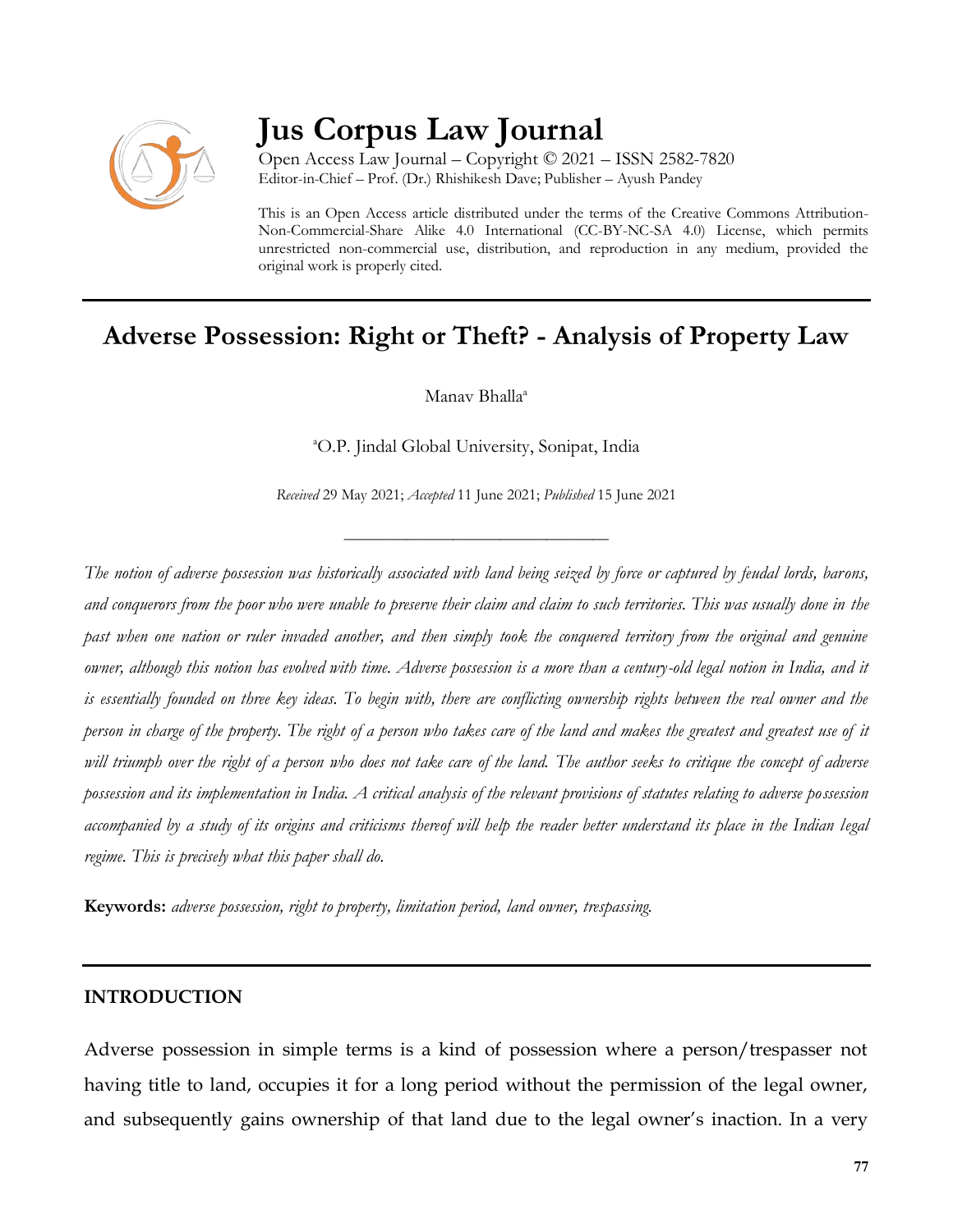brief reading of the concept, it becomes evident that such a law basically converts the illegality of certain actions to legal. A person essentially guilty of a tort gets the benefit of the title of the land he encroaches, in the eyes of law. However, such an unconvincing interpretation of law demands a detailed look into its objects and an analysis of the very principles where it finds its basis, to ensure if the law really is as archaic and unjustifiable as it seems at the first glance. This paper will look at the various aspects of adverse possession as it is implemented in India, in light of its need and propensity to be misused given the socio-political scenario in the country, with the help of various judicial pronouncements.

### **HISTORY OF THE CONCEPT**

The legal doctrine finds its origins in English law and dates as far back as the thirteenth century in the statute of Westminster.<sup>1</sup> It originated from the concept of 'Seisin', a feudal law term that came to mean a type of possession that gained legitimacy with the passage of time.<sup>2</sup> The object of this early doctrine was to prevent legal property disputes that were not only expensive for the state but also time consuming.<sup>3</sup> Additionally, it also ensured that land was not wasted by their owners as they were made to monitor the same under fear of losing their proprietary rights. This was subsequently adopted by the United States, which mirrored the English-law counterpart, so far as having the same period of limitation (twenty years). As property rights developed and the land became scarce, changes were made to the law pertaining to adverse possession to adapt to the changing times. Such laws were also used by the government of the United States to claim lands that legally belonged to Native Americans, a ground on which the law is still criticized today. Over time the courts in both countries started looking at this concept negatively in light of the expanding jurisprudence of human rights, and other factors which will be talked about in the later sections of this paper.

<sup>&</sup>lt;sup>1</sup> Pradeep Kumar Mani, 'Adverse Possession: A Critique' 43 (*Ujala*) [<https://ujala.uk.gov.in/files/ch06.pdf>](https://ujala.uk.gov.in/files/ch06.pdf) accessed 12 May 2021

<sup>&</sup>lt;sup>2</sup>'Adverse Possession' (*Britannica Encyclopedia*) [<https://www.britannica.com/topic/adverse-possession>](https://www.britannica.com/topic/adverse-possession) accessed 12 May 2021

<sup>3</sup> Mani (n 1)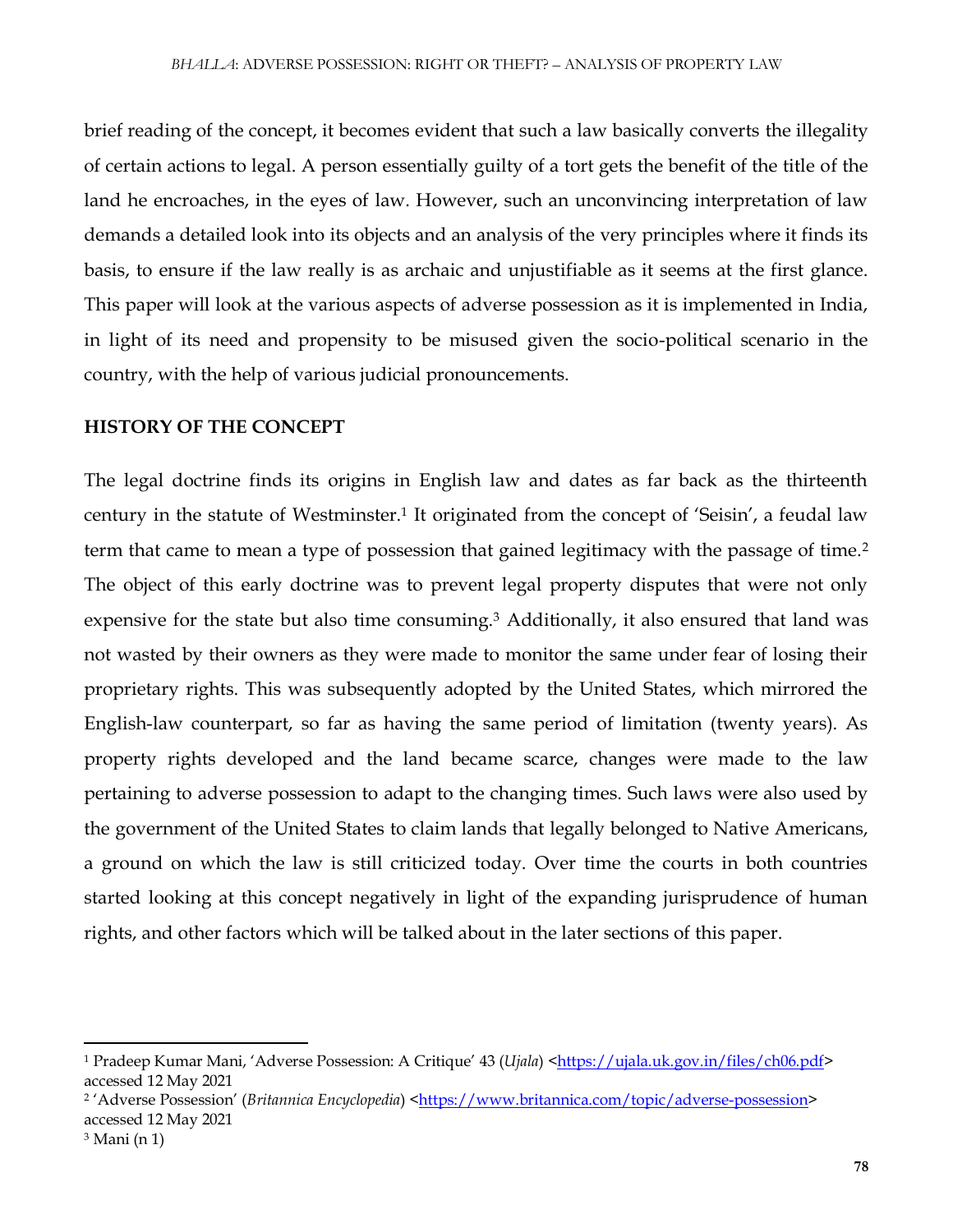## **THE LAW AS INTERPRETED IN INDIA**

Indian property law has had its foundations in colonial legislation and the concept of adverse possession is no exception. The laws relating to this concept are contained in the Indian Limitation Act, 1963. The following are sections of the act are relevant to the discussion –

Section 3 – entails that a suit cannot be filed once the limitation period for the said suit has ended, extinguishing the right of the property owner (in this case) to file a suit.

Section 27 – expands upon the consequences of not filing a suit for possession of the property, by extinguishing the right to ownership of such property.

Article 64 – prescribes a limitation of 12 years for a suit of possession based on previous possession and not on title, when the plaintiff has been dispossessed and the period of limitation starts from the date of dispossession.

Article 65 – prescribes a limitation of 12 years for a suit of possession of immovable property where the period of limitation starts from the date of adverse possession which is hostile towards the plaintiff.

Article 112 – provides that for any suit by the state or central government, the period of limitation for a similar suit would be 30 years instead.

It becomes clear now that a reading of Section 3 and Section 27 along with one of the three above mentioned Articles is where we derive the legal right of adverse possession in Indian law. Together these laws prescribe that when a cause of action exists to file a suit of possession and if the suit is not filed within the limitation period prescribed, not only will the right to file a suit come to an end but also the right to such property.<sup>4</sup> The title of the property, in this case, will transfer onto the possessor and his possessory rights will transform into ownership rights. The possession only needs to be open and without concealment. It need not be as effective so as to bring it to the specific knowledge of the actual owner.<sup>5</sup> It must however be hostile to the

 $\overline{\phantom{a}}$ 

<sup>4</sup> *Villiamma Champaka v Sivathanu Pillai* (1964) 1 MLJ, 161 (FB)

<sup>5</sup> *Kshitij Chandra Bose v Commissioner of Ranchi* AIR 1981 SC 707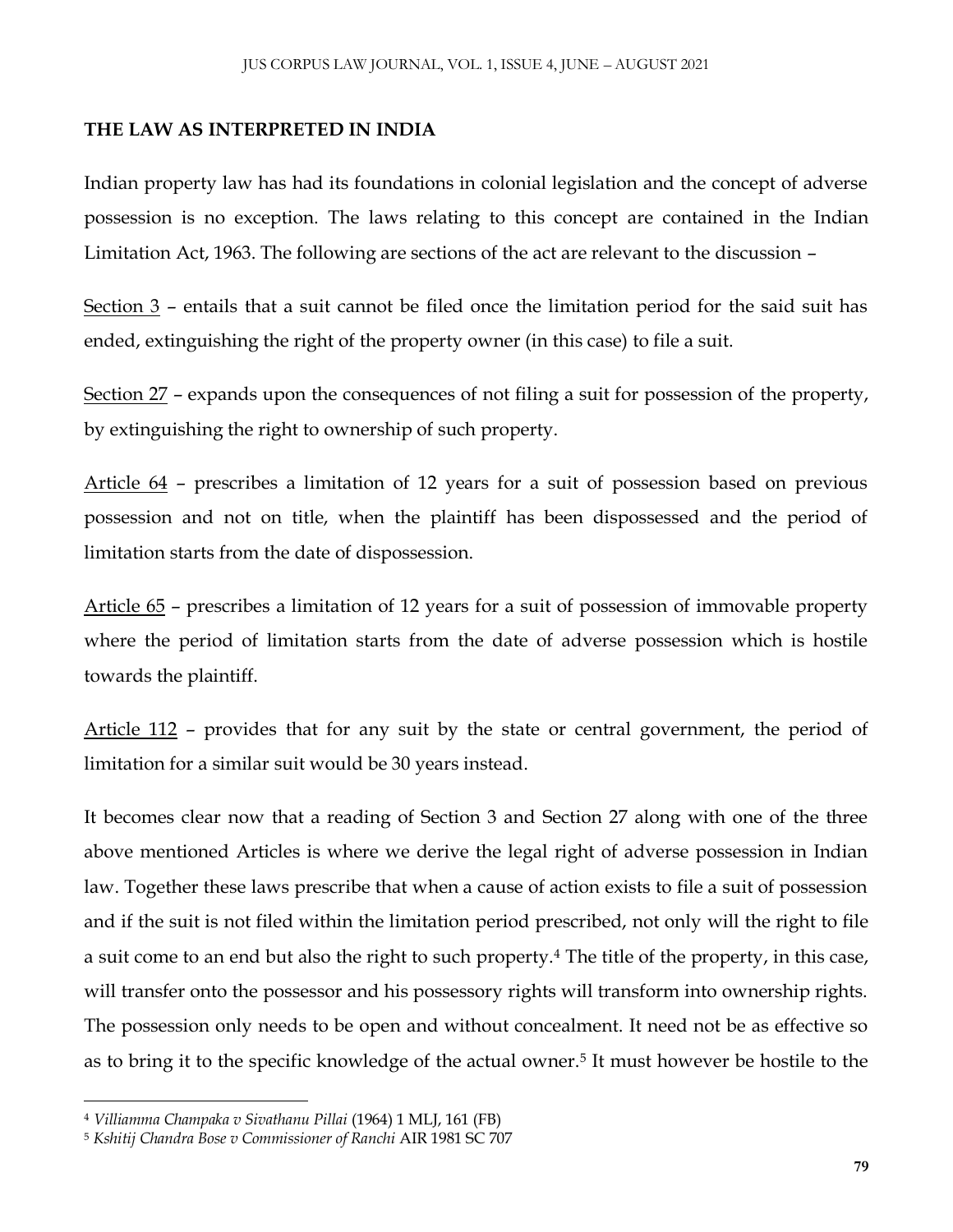owner,<sup>6</sup> adequate in continuity,<sup>7</sup> and comprise *Animus Possidendi*. 8 In simpler terms, the possession must be long term and adverse to the rights of the true owner, and there must be an intention to possess.

The concept was succinctly described by the Judicial Committee of the Privy Council in *Perry v. Clissold*<sup>9</sup> :

"*It cannot be disputed that a person in possession of land in the assumed character of the owner and exercising peaceably the ordinary rights of ownership has a perfectly good title against all the world but the rightful owner. And if the rightful owner does not come forward and assert his title by the process of law within the period prescribed by the provisions of the statute of Limitation applicable to the case, his right is forever extinguished and the possessory owner acquires an absolute title."* 

This statement of law was later adopted by the Apex court in India *in Nair Service Society Ltd. v. K.C. Alexander*10. The three judge bench stated that:

*"The cases of the Judicial Committee are not binding on us. But we approve of the dictum in 1907 AC 73… A similar view has been consistently taken in India and the amendment of the Indian Limitation Act has given approval to the proposition accepted in 1907 AC 73 and may be taken to be declaratory of the law in India."* 

Eventually, the Supreme Court elucidated the meaning of adverse possession perfectly in the Indian context. One such extract can be taken from the relatively recent case of *Amarendra Pratap Singh v. Tej Bahadur Prajapati*<sup>11</sup> to perfectly summarise the meaning as well as the essentials demanded by the law in India:

*"A person, though having no right to enter into possession of the property of someone else, does so and continues in possession setting up title in himself and adversely to the title of the owner,* 

<sup>6</sup> *Premendu Bhushan Mondal v Sripati Ranjan Chakravarty* AIR 1976 Cal 55

<sup>7</sup> *S M Karim v Bibi Sakina* AIR 1964 SC 1254, para 5

<sup>8</sup> *Annakili v A Vedanayagam* AIR 2008 SC 346, para 22

<sup>9</sup> *Perry v Clissold* (1907) AC 73, para 79

<sup>10</sup> *Nair Service Society Ltd v KC Alexander* AIR 1968 SC 1165

<sup>11</sup> *Amarendra Pratap Singh v Tej Bahadur Prajapati* (2004) 10 SCC 65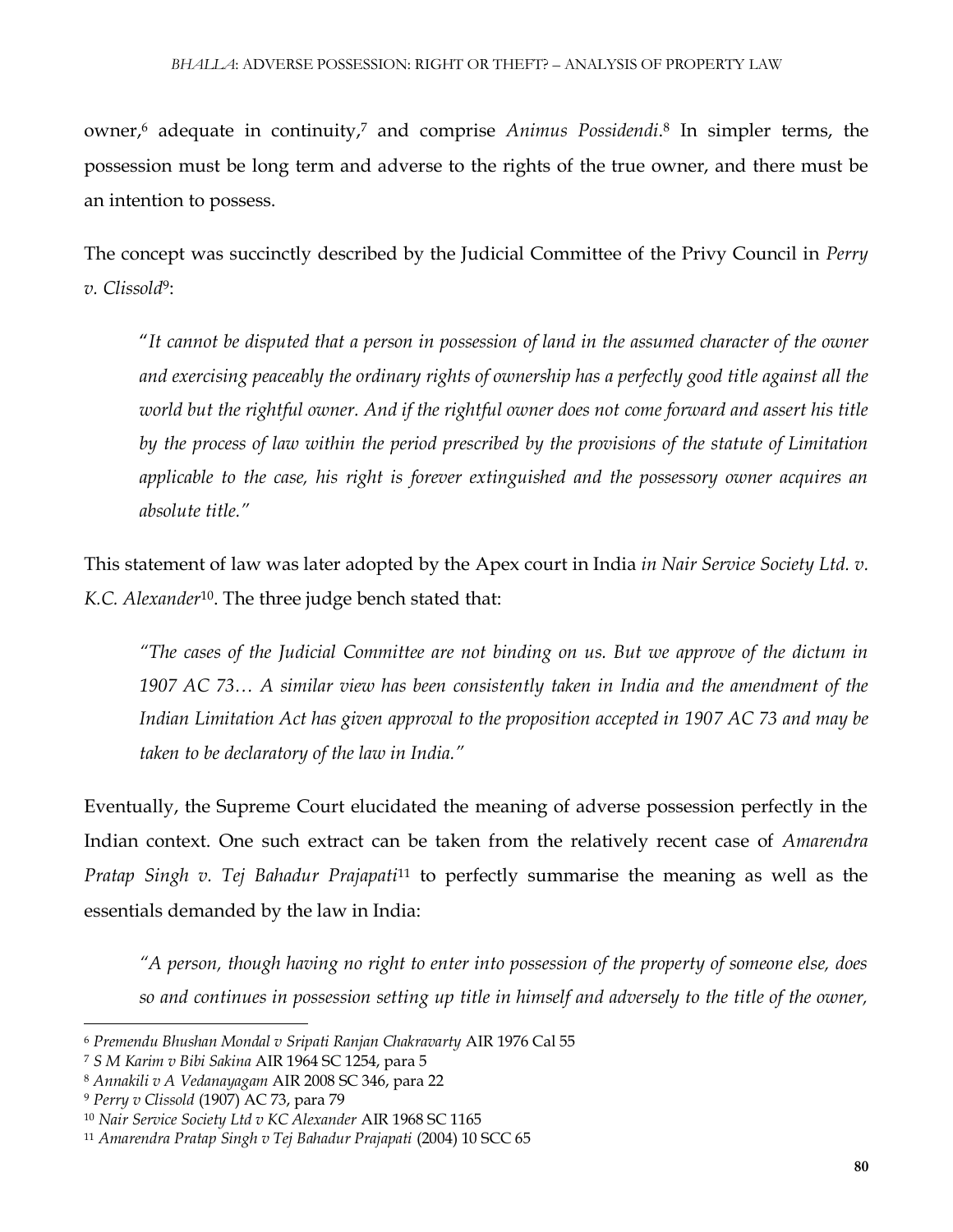*commences prescribing title into himself and such prescription having continued for a period of 12 years, he acquires title not on his own but on account of the default or inaction on part of the real owner, which stretched over a period of 12 years results into extinguishing of the latter's title."*

# **JUSTIFICATION**

The rationale for the concept rests on the belief that owing to the scarcity of land, its title must not remain in doubt for long. Society will benefit from one making use of land that is left idle by another, and the first person, in this case, must be protected if he has been the occupant of the land for a considerable period.<sup>12</sup> The law only protects those who are vigilant, not those that sleep over their rights.<sup>13</sup> Jurist Henry W. Ballantine describes the purpose of adverse possession as to "quite all titles which are openly and consistently asserted, to provide proof of meritorious titles and correct errors in conveyancing".<sup>14</sup> In conclusion, the real aim of the law is neither to punish the owner nor to reward a trespasser, but to rid the society from being bothered by disputes for eternity. Hence the stipulated limitation provides for a time period for quarrels and disputes to be settled within.<sup>15</sup>

One aspect specific to India is the lack of practical documentation and digitalization of land records. The multitude of people in the country, especially in rural areas, have legitimately owned land for multiple generations whether by inheritance or purchase, but without proper documentation and recognised title deeds. In the absence of such a law, such people will become vulnerable to the authoritative actions of the state. The Bodo tribe's dislocation from the land they had traditionally owned<sup>16</sup> is a glaring example of the possible consequences of the complete abolition of adverse possession.

<sup>14</sup> Henry W Ballantine, 'Title by Adverse Possession' (1918) 32(2) Harvard Law Review 135

<sup>12</sup> William B Stoebuck, 'The Law of Adverse Possession in Washington' (1960) 35(1) Washington Law Review 53 <sup>13</sup> Team @Law Times Journal, 'Vigilantibus non dormientibus jura subveiunt' (Law Times Journal, 7 October 2019) [<https://lawtimesjournal.in/vigilantibus-non-dormientibus-jura-subveniunt/>](https://lawtimesjournal.in/vigilantibus-non-dormientibus-jura-subveniunt/) accessed 18 May 2021

<sup>15</sup> Mani (n 1)

<sup>16</sup> Chandan Kumar Sharma, 'Assam: Tribal Land Alienation' (2001) 36(52) Economic and Political Weekly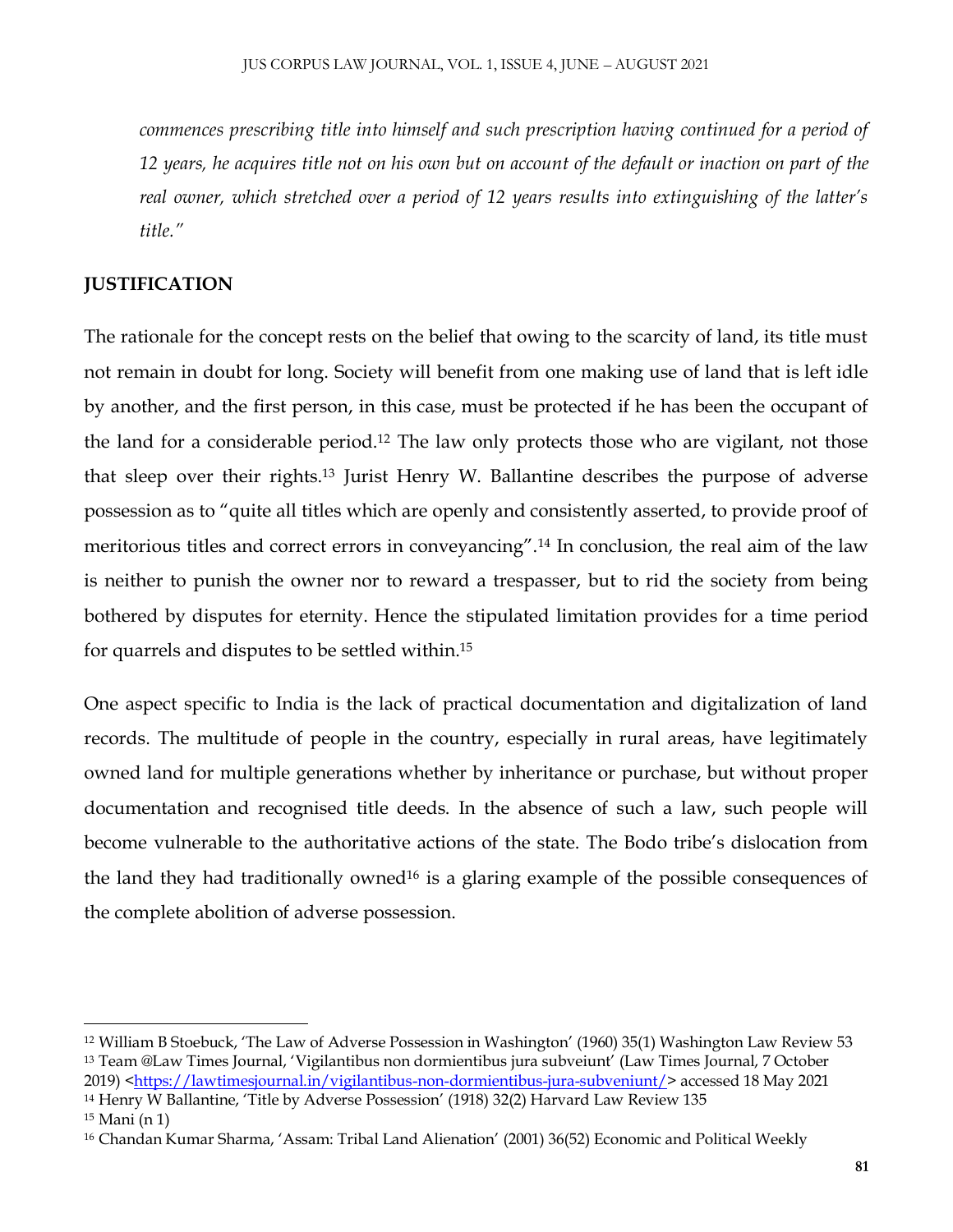Another line of argument in favour of such a law is squatters' rights in lieu of social justice. It is an undisputable fact that a major portion of India's population lives in slums and *jhuggis*  without any title to that land. The state must consider the welfare of these people before instituting any amendments to the law of adverse possession. It is further strengthened by the fact that the UN has established the right to housing as an international human right<sup>17</sup> and the apex court in India has also held the right to shelter as a fundamental right.<sup>18</sup>

# **CRITICISM**

Despite the numerous justifications, the fact is that the law seeks to punish non-diligent owners of land who fail to ascertain their rights within a stipulated time period but conversely also rewards any trespasser or wrong-doer, provided that his illegal possession satisfies the time period. This forms the basis of the modern criticism of the concept of adverse possession which is often referred to by legal scholars across the globe as legalised land theft and a means of unjust enrichment. At the forefront of such criticism in India have been two leading Supreme Court judgements, *Hemaji Waghaji v. Bikhabhai Khengarbhai*<sup>19</sup> and *State of Haryana v. Mukesh Kumar*<sup>20</sup> .

Immoral Narrative – In the *Hemaji* case, the Supreme Court borrowed language from the High Court of England in *Pye Ltd. v. Graham*<sup>21</sup> to describe this law as irrational, illogical, and disproportionately harsh towards the true owner and "a windfall for dishonest a person who had taken illegal possession of the property". Moreover, in the *Mukesh Kumar* case, the court deemed the law to be, "morally and logically speaking, baffling". It further went on to state the dangerous precedent that such a law can and has set in the country where people attempt to attain ownership of land with a dishonest intent via such a law. The worst of such cases is when the very protectors of law become grabbers of land, leaving the victims of such acts without any protection or viable remedy. This trend of individuals asserting interest over land

<sup>17</sup> Brian Gardiner, 'Squatters' Rights and Adverse Possession: A Search for Equitable Application of Property Laws' (1997) 8(1) Indiana International & Comparative Law Review 120

<sup>18</sup> *Olga Tellis v Bombay Municipal Corporation* AIR 1986 SC 180

<sup>19</sup> *Hemaji Waghaji v Bikhabhai Khengarbhai* AIR 2009 SC 103

<sup>20</sup> *State of Haryana v Mukesh Kumar* 2011 (10) SCC 404

<sup>21</sup> *Pye Ltd v Graham* (2000) 3 WLR 242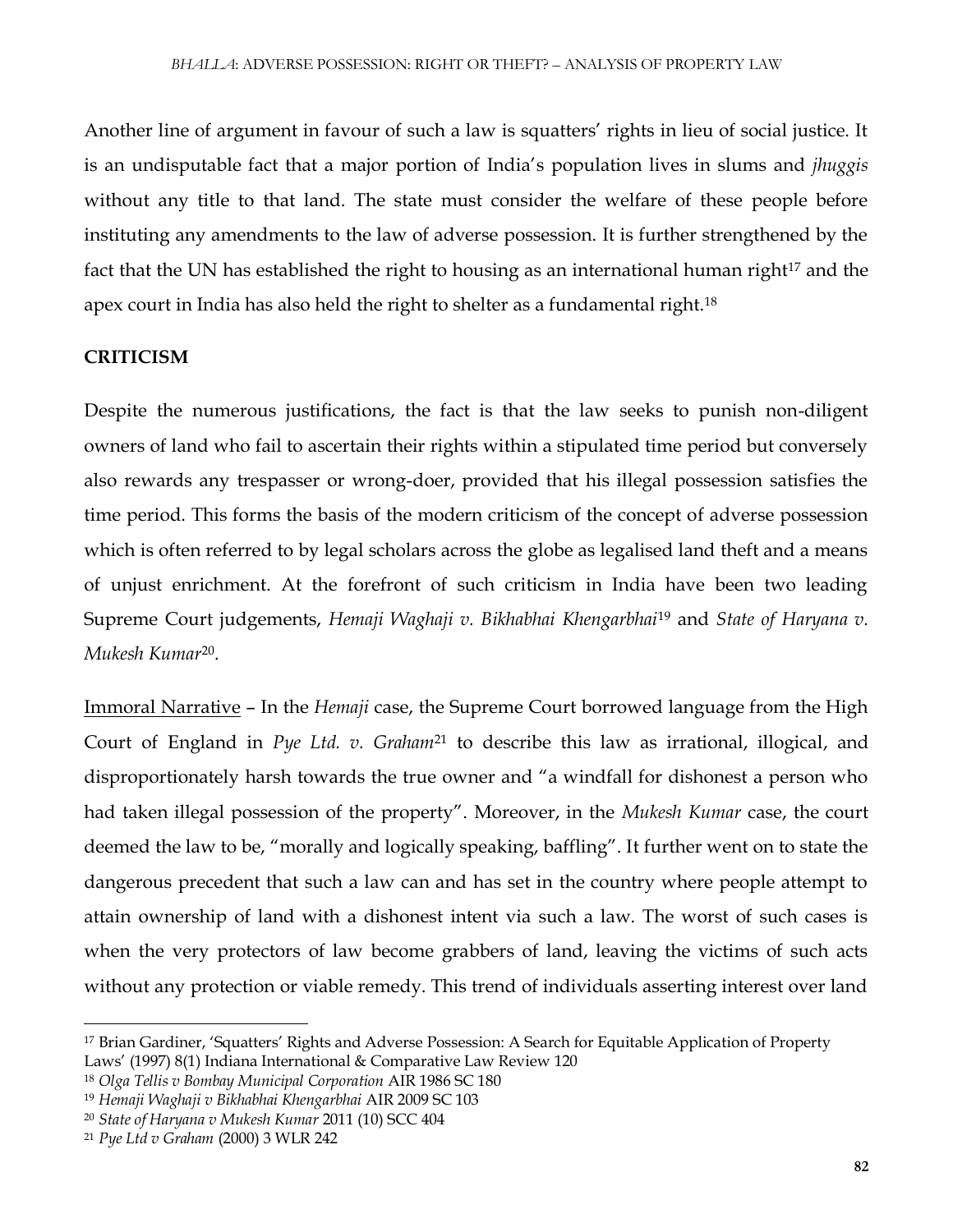which they have possessed because it remains out of the attention of the legal owner not only helps them evade eviction but also makes their claim legal, which was initially appropriated illegally. It is indeed a dangerous narrative that needs an immediate fresh look and due deliberation.

Human Rights Angle – It is also pertinent to note that while the Indian law on adverse possession had developed from English laws, the former has seen very few changes to it since its inception in the country whereas the latter has been changed and amended substantially to reflect the existing socio-political climate, especially in view of the fact that property has been adopted as a human right by the European Commission.<sup>22</sup> The same was most recently reiterated in the Indian context by the Supreme Court in *Vidaya Devi v. State of Himachal Pradesh*23. Right to property might not be a fundamental right in the country (post the forty fourth amendment)<sup>24</sup> but it continues to be a human right in a welfare state and a constitutional right guaranteed under Article 300 of the Constitution. No one can be deprived of his/her property except in accordance with a procedure established by law, but what's questionable is the fact that if the procedure laid down in the adverse possession laws really a fair and just procedure?

Environmental Criticism – Another popular criticism of the concept comes from environmentalists. Efforts to preserve wild lands through private ownership have only accelerated in the past twenty years. Various conservation organisations and environmentally concerned citizens with adequate resources have acquired huge spaces of natural land to protect their natural inhabitants. Adverse possession threatens the existence and integrity of these privately owned sanctuaries. The law is a pre-development nineteenth century ideology that encourages the consumption of land and poses a threat to environmental concerns. Hence, it is fundamentally antagonistic to the twentieth century concerns for preservation.<sup>25</sup>

 $\overline{\phantom{a}}$ 

<sup>22</sup> *Waghaji* (n 19)

<sup>23</sup> *Vidaya Devi v State of Himachal Pradesh* Civil Appeal No 6061 of 2020

<sup>24</sup> Constitution (Forty-Fourth Amendment) Act 1978

<sup>25</sup> John G Sprankling, *Environmental Critique of Adverse Possession*, pg.817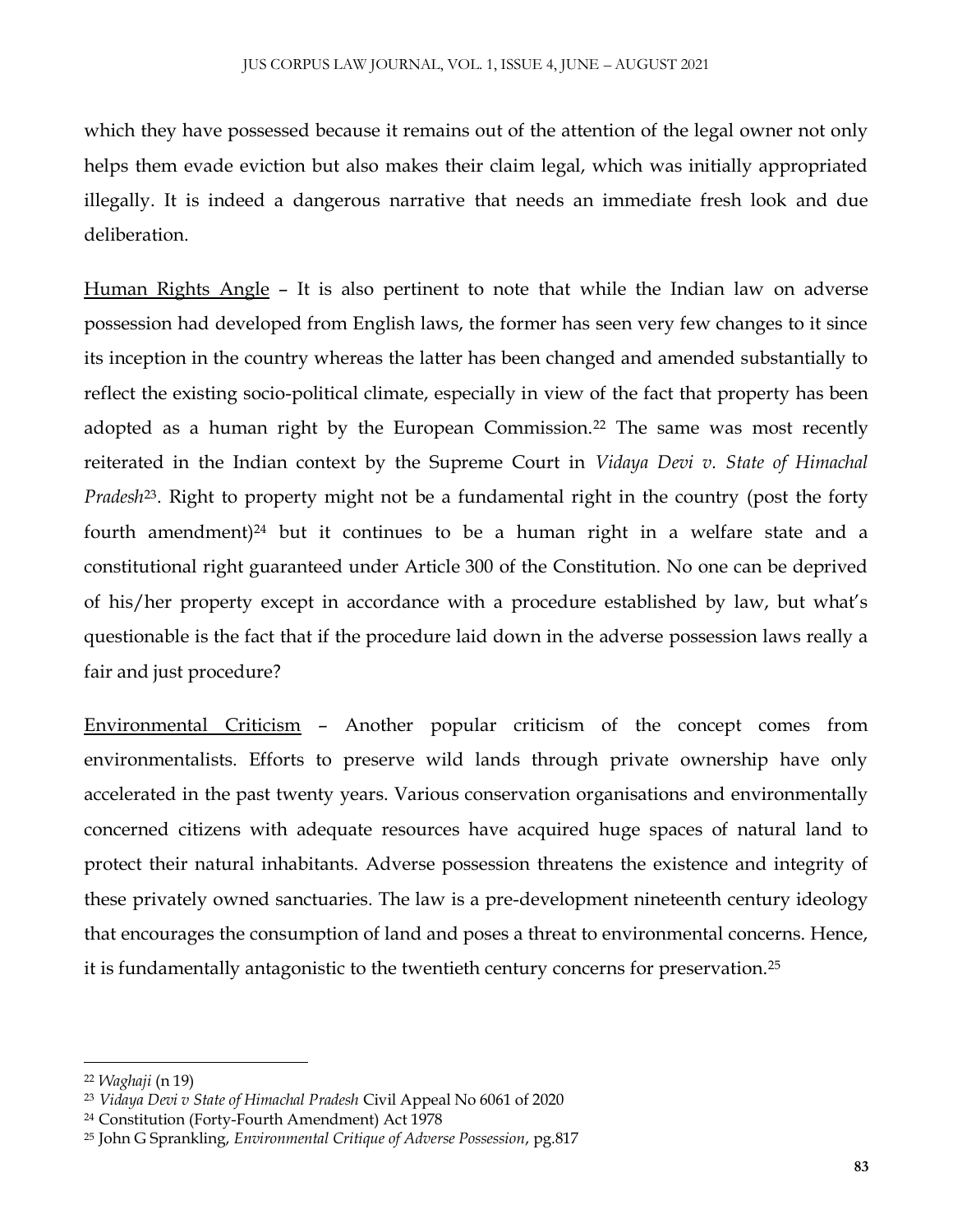Shield or a Sword – One essential adverse possession in India was the fact that it could only be used as a shield and not a sword. What this meant was that the person in possession could not seek a declaration of title even after the adverse possession had matured into ownership. Only if proceedings were filed against him could he use this as a shield/defence.<sup>26</sup> This was in line with the negative view the courts had of this concept at the time as it pacified the law so as to not be used as a sword instead. However, this was only the position up until the *Ravinder Kaur* judgement<sup>27</sup>, which held that once the title has been perfected by adverse possession, it can be used both as a sword or a shield. This has created a situation where the doctrine is strengthened by having a positive dimension to it by enabling it to be used offensively to file suits, which is not desirable and is contradictory to the view of the court in judgements like the *Hemaji* case (supra) and *Mukesh Kumar* case (supra).<sup>28</sup> This also meant an increase in the application of this principle as it is no more only defence and thus an increased number of property disputes, which is again contradictory to the very object of such a law which is to reduce these disputes instead.

### **CONCLUSION**

 $\overline{\phantom{a}}$ 

It is clear that there is an increasingly negative view of adverse possession amongst the general public as well as the judiciary. At the same time, it is difficult to argue for its complete abolition in a country like India. What is needed instead is a fresh look upon the law by the legislation so as to make it less harsh and fairer for the title owners of property without disregard of the dependency of the rural population on this concept. These amendments must be in line with the human rights and socio-political advancements that have taken place since its first inception and must consider the points made by the apex court in the plethora of case law on the subject. Changes might be of extreme urgency, but they themselves cannot be extreme in nature, or else they will lead to more issues than they sought to extinguish.

<sup>26</sup> *Gurudwara Sahib v Gram Panchayat Village Sirthala and Another* 2014 (4) Mh LJ 74

<sup>27</sup> *Ravinder Kaur Grewal v Manjit Kaur* (2019) 8 SCC 729

<sup>28</sup> Milind Sharma, 'Comparative Study of Adverse Possession in India: Necessary Shield or Dangerous Sword?' (1994) 79(4) Cornell Law Review 4